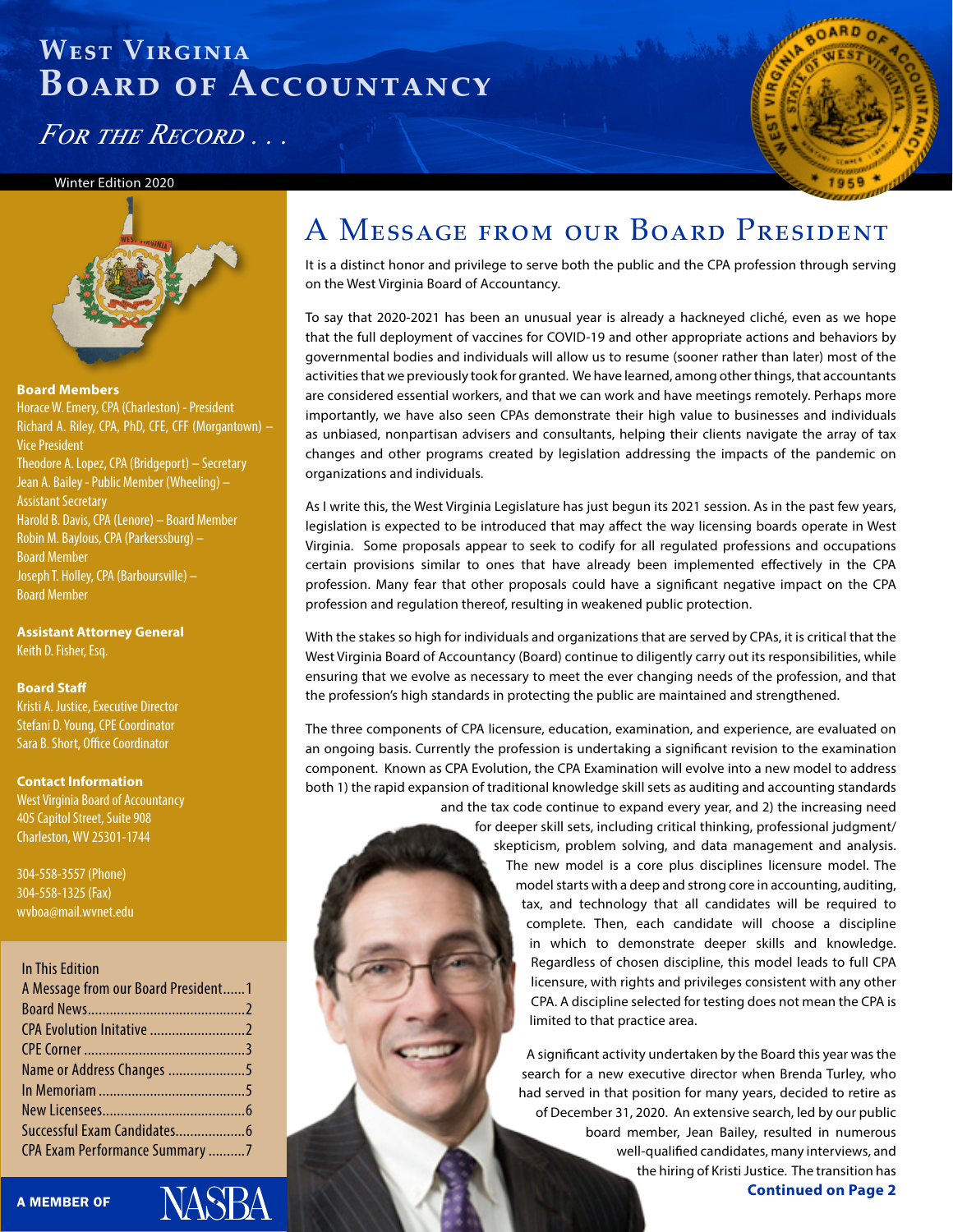<span id="page-1-0"></span>*For the Record . . .*

### A Message from our Board President

### **Continued from Page 1**

gone smoothly, as Brenda, Kristi and the Board's other staff, Stefani Young and Sara Short have all worked together to ensure that key processes are maintained and issues affecting the profession are addressed without interruption. They are already re-evaluating office processes and technologies looking for ways to improve effectiveness and efficiency. Thanks to all of you for your diligence and professionalism!

Finally, I would be remiss if I did not thank all of my fellow Board members, Dick Riley, Ted Lopez, Jean Bailey, Robin Baylous, Joe Holley, and Harold Davis, as well as the Board's counsel, Assistant Attorney General Keith Fisher. I have learned much from all of them as they bring their individual perspectives to issues that come before the Board, while always maintaining a professional demeanor and keeping the protection of the public front and center.

Stay safe!

Horace Emery, CPA Board President 2020-2021

# CPA EVOLUTION INITIATIVE

The CPA Evolution initiative aims to transform the CPA licensure model to recognize the rapidly changing skills and competencies the practice of accounting requires today and will require in the future. It is a joint effort of the National Association of State Boards of Accountancy (NASBA) and the American Institute of Certified Public Accountants (AICPA).

Based on the feedback received from over 3,000 stakeholders, NASBA and the AICPA developed a new model for CPA licensure. The AICPA Governing Council and the NASBA Board of Directors have both voted to support advancing the CPA Evolution initiative.

### **The Changing Profession**

Stakeholder feedback, results of the Uniform CPA Examination Practice Analysis and other research show that the body of knowledge required of newly licensed CPAs is growing rapidly.

Additionally, procedures historically performed by newly licensed CPAs are being automated, offshored or performed by paraprofessionals. Now, entry-level CPAs are performing more procedures that require deeper critical thinking, problem-solving and professional judgment. Responsibilities that were traditionally assigned to more experienced staff are being pushed down to the staff level. As a result, newly licensed CPAs need to know more than ever before to meet the needs of practice. To protect the public, the CPA licensure model must reflect these changes.

Body of Knowledge for Newly Licensed CPAs Growing Rapidly Compared to 1980, today there are:

3X as many pages in the Interal Revenue Code



**Continued on Page 4**



### Board News

**BOARD MEMBER ELECTION RESULTS FROM BOARD MEETING JULY 17, 2020**

### **Officers:**

- Horace W. Emery, CPA President
- Richard A. Riley, Jr., CPA, PhD, CFF, CFE - Vice President
- Theodore A. Lopez, CPA **Secretary**
- Jean A. Bailey Public Member - Assistant **Secretary**

### **Complaint Committee:**

- Richard A. Riley, CPA, PhD, CFF, CFE - Chair
	- Theodore A. Lopez, CPA

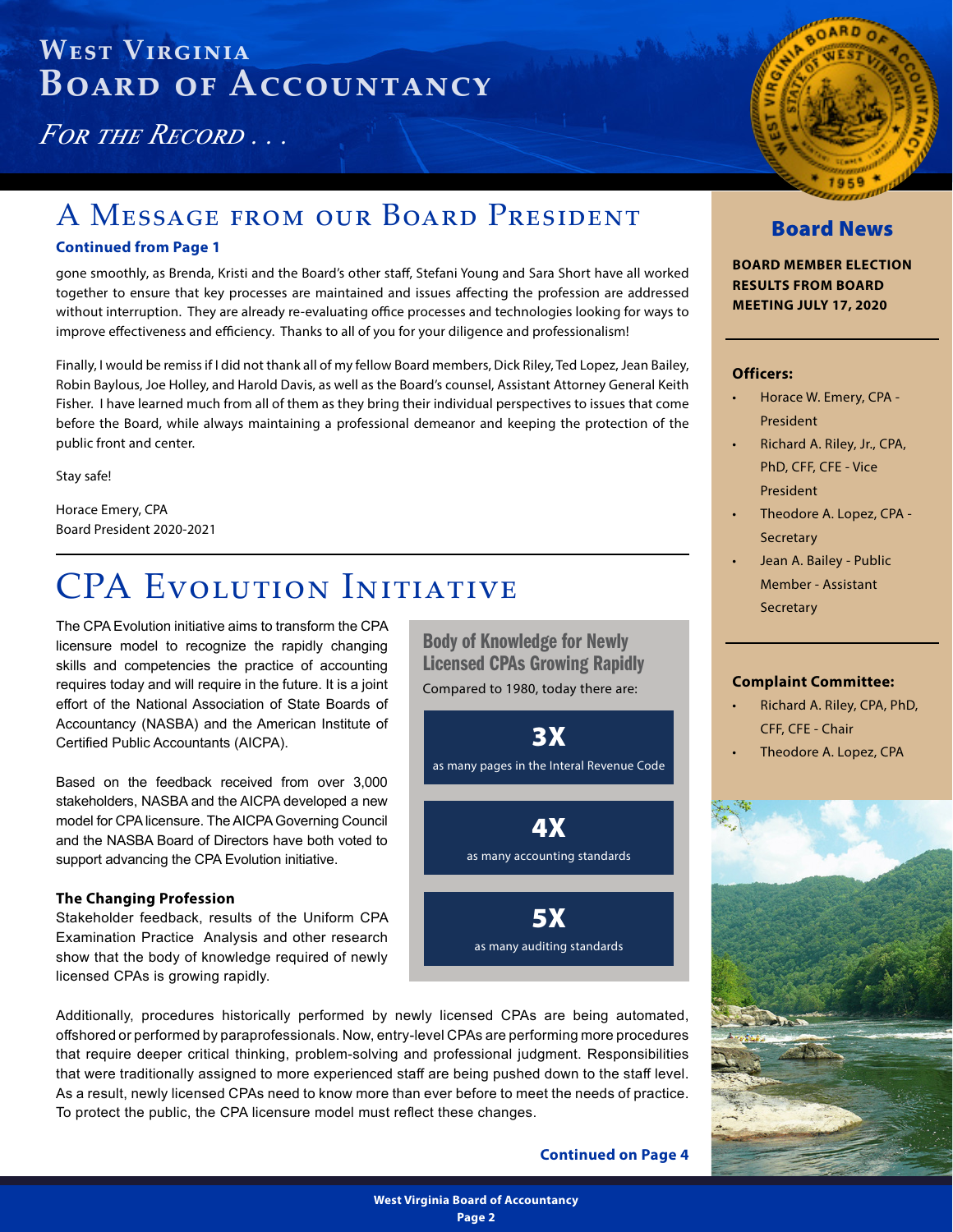*For the Record . . .*



# A FOND FAREWELL

Never in my wildest imagination would I have dreamed that my last year of work before retirement would have taken place during a global pandemic. It has essentially denied me the opportunity to say goodbye in person, so I am writing my swan song in this newsletter column.

For the last 25 years, I have had the good fortune of going to work every day to serve the public and work directly with a profession that I love! But the time has come for me to let the next generation move the Board forward to the next exciting phases of the accountancy profession. Therefore, I retired from the Board on December 31, 2020. During my tenure, I served as the Board's first Continuing Professional Education Coordinator from 1995 until 2011, Assistant Director from 2011 until 2013 and Executive Director from 2014 until present.



**Brenda Turley**

I was present during many turning points regulating the accountancy profession.

To name but a few — exam candidates were required to secure 150 semester hours of education with specific hours in accounting and business in 2000; firm permits and authorizations to perform attest and compilation services became effective in 2003; the CPA exam changed from a paper/pencil-based exam to a computerized exam in April 2004; implementation of online renewals as of 2010 and in 2017 the launch of the online database system. Most recently, applications for licensure require a criminal history record check.

I want to take this opportunity to thank so many people that have been instrumental in making my tenure at the board so enjoyable. First, I'm going back to the beginning and I would like to posthumously thank Mrs. Jo Ann Walker, the previous Executive Director, for patiently teaching me the ropes when I was first hired at the Board of Accountancy. I also thank my previous co-worker who served as Exam Coordinator at that time — Joyce Brown. I want to thank each and every licensee and exam candidate we have had the pleasure of serving over the years. And even though he is not a Board member or staff, a big thank you to Assistant Attorney General Keith Fisher, whom I've worked closely with as we process Board complaints and disciplinary actions. I especially want to thank current staff members, Stefani Young and Sara Short, for your dedication to excellence. It has truly been a joy working with you!

But more than anything, I want to thank each and every Board member — far too many members for me to name individually, but you know who you are!

As I embrace the next chapter of my life, I know that the Board is in good hands. Kristi Justice will lead the way toward whatever tomorrow brings as the new Executive Director of the Board.

It has been quite a ride! Thank you all!

Brenda Turley

Brenda Turley Former Executive Director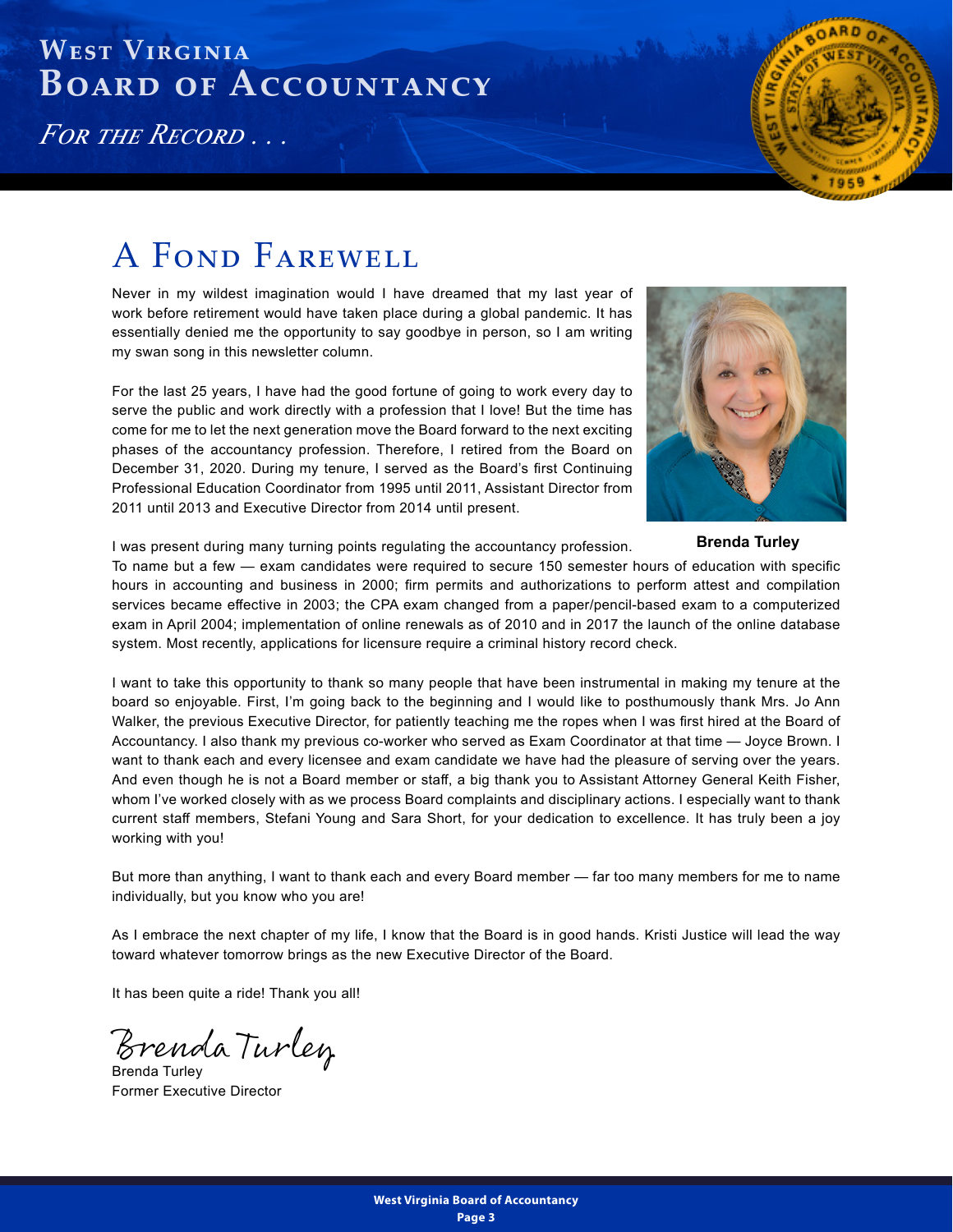<span id="page-3-0"></span>*For the Record . . .*



# **CPE Corner**

*By: Stefani D. Young, CPE Coordinator*

Since coming to work for the Board in 2013, I have had the privilege of speaking to many of our licensees concerning their questions and thoughts on CPE reporting. Now that all CPE is reported online, there have been many recurring questions. It is my hope that the following Q&A will help to clarify some of the most common questions Board staff receive throughout the year.

<u>n</u>0E

### **Q: I did not secure the CPE hours needed for this calendar year. Since I do not practice public accounting, may I change my licensure status to "Inactive" so that CPE compliance will not be required?**

A: The Board does not permit a licensee to change his/her status to "Inactive" to avoid meeting the CPE requirement. If you renewed your license for the period beginning July 1 and you were licensed for the entire calendar year, you must meet the CPE requirement for that period.

If you do not meet the CPE requirement, your status will be listed as "CPE-Noncompliance" unless you meet the following exception:

*"Retiring CPAs who failed to notify the Board of intended retirement and as a result, did not secure and report the required CPE hours during the last calendar year of active licensure, shall be listed on NASBA's Accountancy License Database (ALD) web page as "Retired" instead of "Lapsed due to CPE Non-compliance". However, internal records will continue to reflect the CPE non-compliance status in the event the CPA would apply for activation of licensure at a future date."*

Once you find you do not have the hours necessary for CPE compliance in any given year, you may file an Extension Request with the \$75 fee by January 31. This application allows you until June 15 to meet compliance. After CPE compliance has been re-established, you may renew your license or request that your status be changed to Inactive, if desired.

#### **Q: Why did I not receive reminders for CPE reporting this year?**

A: Do we have your most current email address? All Board correspondence is now sent via email. License renewal notices are sent out in late April or early May, while CPE reminders are sent out the third week of November each year. Several reminders to renew and to report your CPE are sent out each season. It is *imperative* that you contact the Board within 30 days if you have any changes to your personal contact information. You can make the necessary changes by logging into the CPA Change of information form at: <https://www.boa.wv.gov/changeInfo/CPA/index.asp>.

### **Q: How can I determine if the CPE course I would like to take will be accepted by the Board for CPE credit?**

A: The Board recognizes courses that are from NASBA approved vendors, courses through the AICPA or State CPA Societies. Most qualified vendors will list their NASBA vendor registry number on their certificates and website, but not all do. To lookup a vendor to see if they are on NASBA's approved vendor registry list, the link is: [https://www.nasbaregistry.org/sponsor-list.](https://www.nasbaregistry.org/sponsor-list) If you are unable to find the vendor's name and would like to ensure that the Board will accept the course as for CPE credit, please contact Stefani Young, CPE Coordinator, at [Stefani.D.Young@wv.gov](mailto:Stefani.D.Young%40wv.gov?subject=).

### **Q: Can I use the CPE online reporting form to track my hours throughout the year so that I do not have to enter them all in at once?**

A: YES! If you enter your courses as you secure them throughout the year, you can track them on the online CPE Reporting form. Use the "SAVE FOR LATER" feature once you have completed entering the course information. You can log back into the same CPE reporting form to add additional courses. If all CPE hours have been entered and saved in the online CPE reporting form, all that you will need to do is review and submit once the reporting period officially opens. **PLEASE do not "SUBMIT" until ALL courses have been entered to help ensure you do not end up with multiple report submissions.**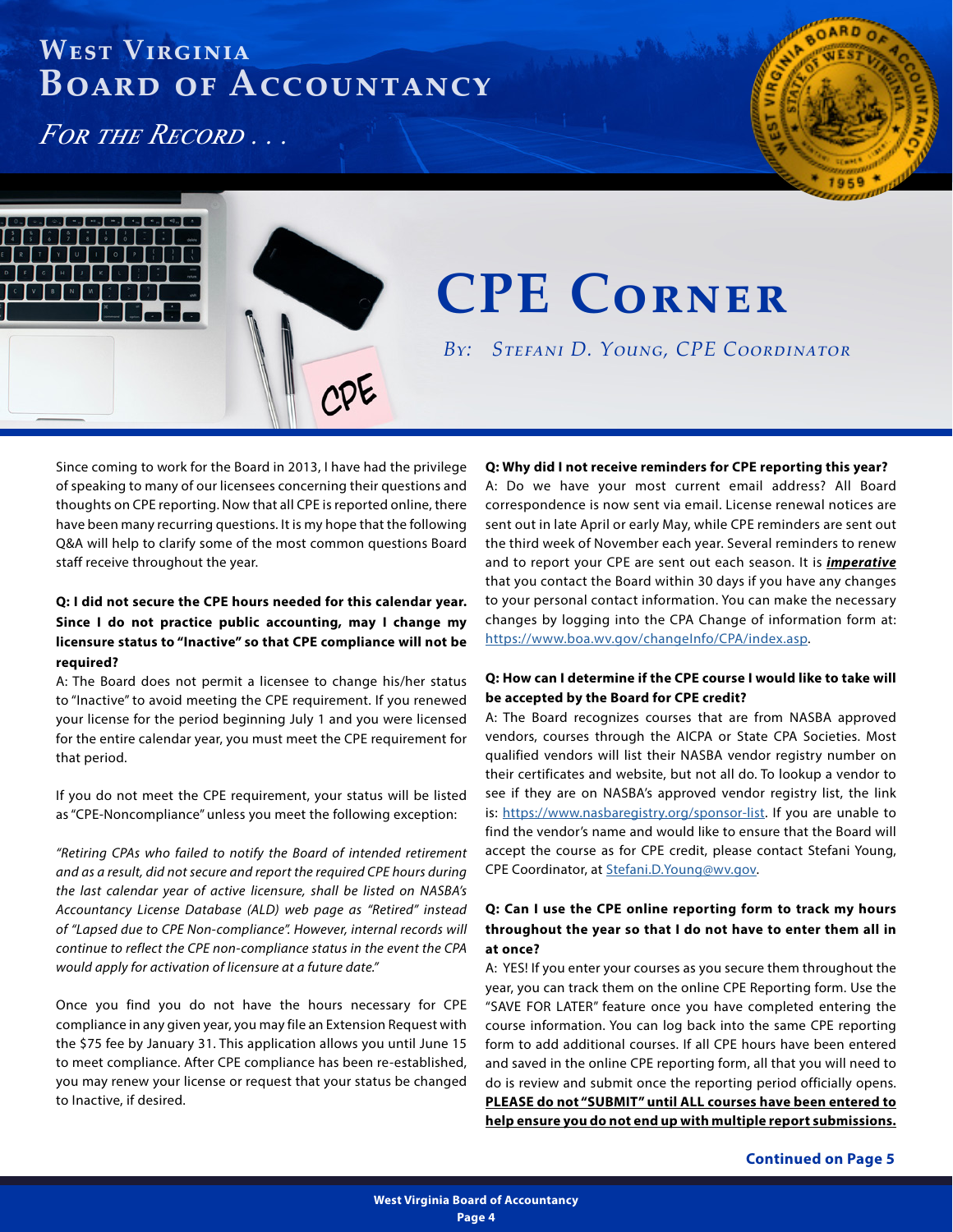*For the Record . . .*



# Announcing the WV Board of Accountancy's New EXECUTIVE DIRECTOR



Kristi A. Justice accepted the position of Executive Director and began December 7, 2020. Executive Director, Brenda Turley, retired at the end of 2020 after serving the Board in various capacities for more than 25 years.

Kristi has over 20 years of experience in organizational growth, budget development and agency administration. She holds a Bachelor of Science Degree in Business Administration and a Master of Arts Degree in Leadership Studies. Kristi brings knowledge and experience of professional and occupational licensing as the Executive Director for the West Virginia Board of Professional Surveyors. Over the years she has been involved with community service and civil organizations, as well as, served as a board member for several non-for-profit agencies. Kristi resides in Charleston where she enjoys spending time with her family, exploring the outdoors, reading a good book and cheering on the WVU Mountaineers.

**Kristi Justice**

The Board would like to thank the Search Committee for their diligence during this process.

Kristi will be the fourth Executive Director for the Board of Accountancy since its formation in 1959.

Please join us in welcoming Kristi to her new position with the Board!

### CPE CORNER (CONTINUED) CPA Evolution Initiative (Continued from Page 2)

### **Q: What is the difference between "in-house" programming and "on-the-job" training? How does this translate when it comes to CPE credit?**

"On-the-job" training is typically provided by a supervisor or coworker on an informal basis to employees while they are working, to instruct them in the performance of new or changing duties. Board Rules 1CSR1.7.3.b.4. specifically disqualifies on-the-job training for CPE credit. "In-house" programming is provided by an employer to a group of employees in a formal, planned setting with definite beginning and ending times. The course must be based on relevant learning objectives and instructed by someone who is qualified to teach the subject matter. Attendance must be monitored through the use of a sign-in sheet and verified by the course Instructor. Certificates of Attendance should be issued at the end of the program with the amount of CPE hours awarded.

If there are additional CPE questions or if I can be of assistance in any way, please do not hesitate to contact me at **Stefani.D.Young@** [wv.gov,](mailto:Stefani.D.Young%40wv.gov?subject=) or by calling the Board office at (304) 558-3557.

However, the examination and education requirements can only cover so much information in our current licensure model. As the knowledge required of newly licensed CPAs continues to increase over time, we could:

- Stretch the examination and education requirements to cover a greater range of material with less depth, which would water down the requirements for licensure;
- Expand the number of examination and curriculum hours as the body of knowledge continues to grow, which would increase barriers to entry for the profession and ultimately prove unsustainable;
- Or find an alternative solution.

The AICPA Governing Council and the NASBA Board of Directors voted to support the CPA Evolution initiative. Their goal is to launch a new Uniform CPA Exam in January 2024. NASBA and the AICPA will work collaboratively with stakeholders from across the profession to implement this new licensure model.

To learn more about the CPA Evolution Initiative, visit EvolutionofCPA.org.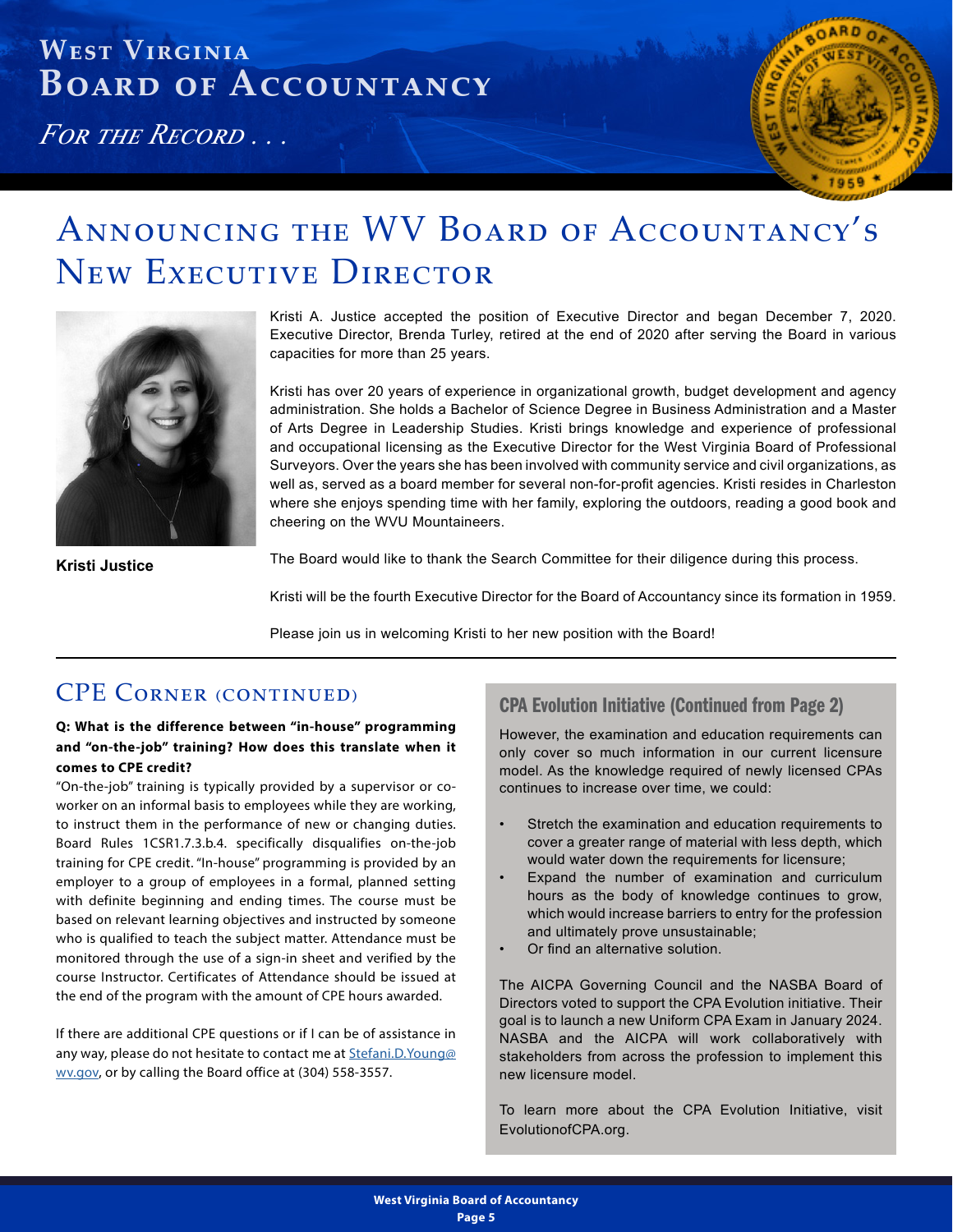<span id="page-5-0"></span>*For the Record . . .*



#### **In Memoriam**

Richard W. Anderson September 4, 2019

Joanne L. Argabrite February 16, 2020

Gary L. Cochran August 1, 2019

Michael W. Gerber February 6, 2020

Henry F. Harris March 16, 2020

James M. Sturgeon March 24, 2020

> Bray E. Liston June 28, 2020

#### **Mark Your Calendars**

#### Annual Email Notifcation Dates

Email Notification Schedule for Online License Renewals

> First Notice Late April - Early May

Second Notice Last Week of June

3rd Notice Second Week of July

Final Notice Last Week of July

Email Notification Schedule for Online CPE Reporting

> First Notice First Week of December

> > Second Notice Mid-January

3rd Notice Last Week of January

Notice of Late Filing Fee Mid-February

> 5th Notice Mid-March

Final Notice Early April

To ensure you are receiving email notifications, make sure the Board has your correct email address.

Make changes using the Board's Change of CPA Information form at: [https://www.boa.wv.gov/](https://www.boa.wv.gov/changeInfo/CPA/index.asp) [changeInfo/CPA/index.asp](https://www.boa.wv.gov/changeInfo/CPA/index.asp)

### PLEASE UPDATE Any Name or Address Changes

To ensure proper delivery of licensure correspondence, the Board requests all licensees to notify the Board in writing within thirty (30) days if you have a new email address, changed employment, moved, or changed your name and have not notified the Board of this change. You may make these changes to your personal information by utilizing the online CPA Change of Information form at [https://www.boa.wv.gov/](https://www.boa.wv.gov/changeInfo/CPA/index.asp) [changeInfo/CPA/index.asp](https://www.boa.wv.gov/changeInfo/CPA/index.asp).

If your name has changed, please provide a COPY of the document that changed your name. For example, a COPY of the Marriage Certificate, or the first page of the divorce decree indicating the Civil Action Number and the page which indicates your name change.

Firms should notify the Board in writing if any of the following have occurred:

1. Formation of a new firm;

- 2. Addition of a partner, member, manager or shareholder;
- 3. Retirement, withdrawal or death of a partner, member, manager or shareholder;
- 4. Any change in the name of the firm;
- 5. Dissolution of the firm;
- 6. Change in the management of any branch office in this State;
- 7. Establishment of a new branch office or the closing or change of address of a branch office in this State; or
- 8. The occurrence of any event or events which would cause the firm **not** to be in conformity with the Accountancy Law or Board of Accountancy Rules and Rules of Professional Conduct.

Firms may notify the Board of these changes in writing and submit via the US Postal service to 405 Capitol St. Suite 908 ~ Charleston, WV 25301, or via email at [wvboa@wv.gov](mailto:wvboa%40wv.gov?subject=).

### 2020 CPE Report Reminders

The 2020 CPE Reporting reminder correspondence was distributed to all Active licensees' numerous times during the past several months. The deadline to submit 2020 CPE Reports was January 31, 2021.

You may still file your 2020 CPE Report and pay the late filing fee by completing the Late CPE Reporting Form, which may be accessed at: [https://www.boa.wv.gov/renewals/cpe/late/index.asp.](https://www.boa.wv.gov/renewals/cpe/late/index.asp)

An Active licensee will be ineligible to renew their WV CPA license for the period of July 1, 2021 to June 30, 2022 until CPE compliance for calendar year 2020 has been met.

CPE reports are currently being processed and will continue through April 15, 2021.

If you have questions concerning this issue, please contact our CPE Coordinator at [Stefani.D.Young@](mailto:Stefani.D.Young%40wv.gov?subject=) [wv.gov](mailto:Stefani.D.Young%40wv.gov?subject=) .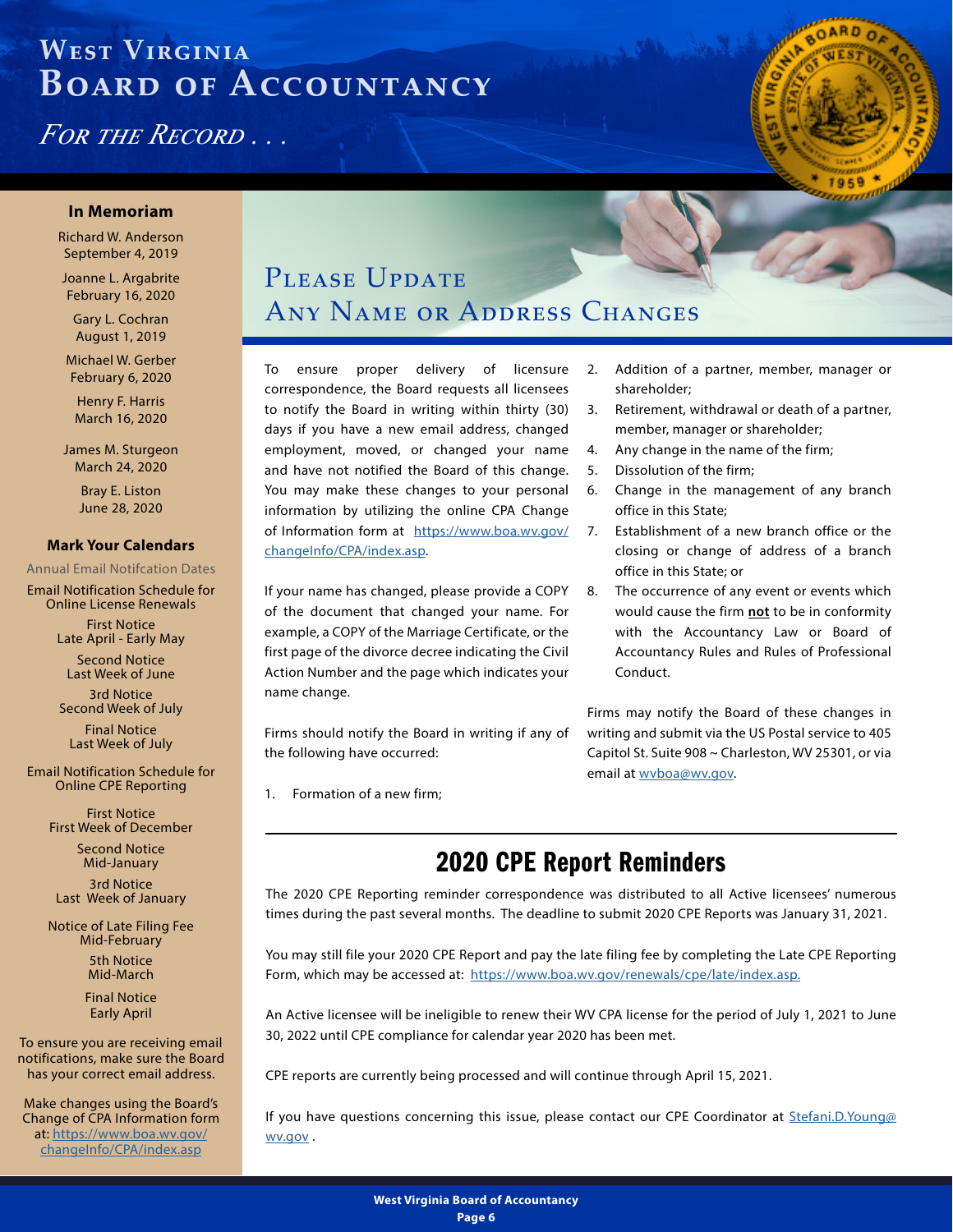<span id="page-6-0"></span>*For the Record . . .*



### New Licensees July 1, 2019 – June 30, 2020

Emily Jane Moreland Keith Charles Brode Johnna Ellen Campbell Jeffery Alfonso Yost Jr. Jeremy Matthew Mccormick Philip Michael Capogreco Fletcher Allen Devaul Drew Brenton Hetzel Jason Rhoades John Randall Tenney Izumi Asano Pamela Eileen Stevens Sarah Elizabeth Dabney Monika Latese Eckard Jeffrey Lee Strader Danielle Helen Dunn Adrian Blane Kessel

David Arnold Crowe Carly Proctor Shawna Rachelle Bartram Kalie M. Zaferatos John Andrew Ledahawsky Jennifer Kimble Morgan Bott Hunt John M. Archambault Larry Neal Hughes II Anthony Dominic Tallarico Nathan K. Turley James Robert Hamilton Victoria Lynn Thomas Keith Henry Miller Steven Frenchik Darin Kip Holderness Jr. David Leon Currie

Ryan Michael Feller Angela Jean Miles Jennifer Lynn Smith Kathryn Amanda Kerner Frank Alan Hotlosz Wallace Franklin Suttle III James Robert Baird III Tayla Rose Workman Joshua Aaron Sharp Jared Seth Moncman Yuliya Musiyuk Alexandra Elise Brannon Kimberly Lineberg Tina Michele Derksen Brian Koster Kesa Merrell Young Erin Shay Sites

Jeffrey Donald Sandene Cassandra G Klages Katelyn Elizabeth Reed Matthew Tidd John Joseph Heckman Matthew Leland Sexton Dana Lynn Weller Joshua Edward Harner Matthew Cody Edmunds Melissa Blake-Smith Nicholas Lee Allen Vinutha Vishnu Sarah Elizabeth Frercks Alexandra Beth Moore

### Successful Exam Candidates July 1, 2019 – June 30, 2020

Carly Proctor Wallace Franklin Suttle III Alexandria Lynn Crowe David Arnold Crowe Morgan Bott Hunt Nathan K. Turley Kalie M. Zaferatos Brian Thomas George Yuliya Musiyuk

Kathryn Amanda Kerner Katelyn Elizabeth Reed Tayla Rose Workman Sarah Bethany Cooper Joshua Allen Michalski Alexandra Elise Brannon Jared Seth Moncman Joshua Aaron Sharp Cassandra G. Klages

Ronnie Joe Lusk II Phung Kim Hong-Brown Sarah Elizabeth Frercks Joshua Edward Harner Melissa Blake-Smith Dale Anderson Garvin Vinutha Vishnu Michael Alexander Buechler Matthew Cody Edmunds

Scott Rethel Farmer Brendan Matthew Ferns Leslie Sherlock Kelles Newton Nichols Charles A. Vargo Gregory Lee Armstrong II Kaitlin Nicole Francis

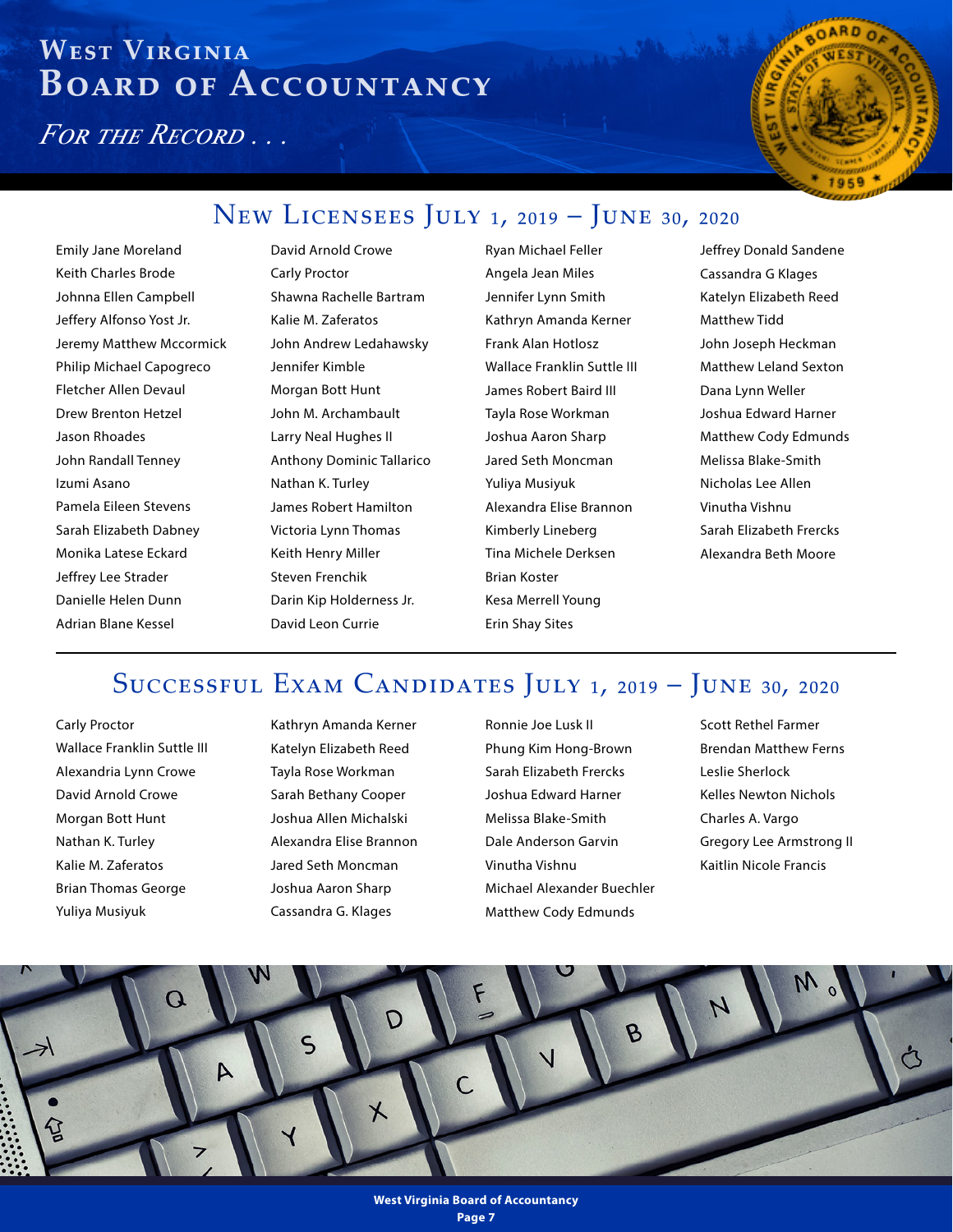*For the Record . . .*



### West Virginia CPA Exam Performance Summary: 2020 Q-2

| <b>Overall Performance</b> |                | <b>Section Performance</b> |                 |              |          |
|----------------------------|----------------|----------------------------|-----------------|--------------|----------|
| <b>Unique Candidates</b>   | 30             |                            | <b>Sections</b> | <b>Score</b> | $%$ Pass |
| New Candidates             | 8              | First-Time                 | 8               | 78.63        | 75.0%    |
| <b>Total Sections</b>      | 32             | Re-Exam                    | 24              | 69.21        | 50.0%    |
| Passing 4th Section        | $\overline{4}$ | <b>AUD</b>                 | 6               | 63.00        | 33.33%   |
| Sections / Candidates      | 1.07           | <b>BEC</b>                 | 6               | 70.33        | 50.0%    |
| Pass Rate                  | 56.25%         | <b>FAR</b>                 | 13              | 77.92        | 76.92%   |
| Average Score              | 71.56          | <b>REG</b>                 | 7               | 68.14        | 42.86%   |
|                            |                |                            |                 |              |          |

### **Jurisdiction Ranking**

| <b>Candidates</b> | <b>Sections</b>  |  |  |
|-------------------|------------------|--|--|
| 50                | 50               |  |  |
| 52                | 53               |  |  |
| <b>Pass Rate</b>  | <b>Avg Score</b> |  |  |

### **Sections**

 $111\,$ 

105 100

 $Q-3$ 







2017

**Candidates**







**% Pass**